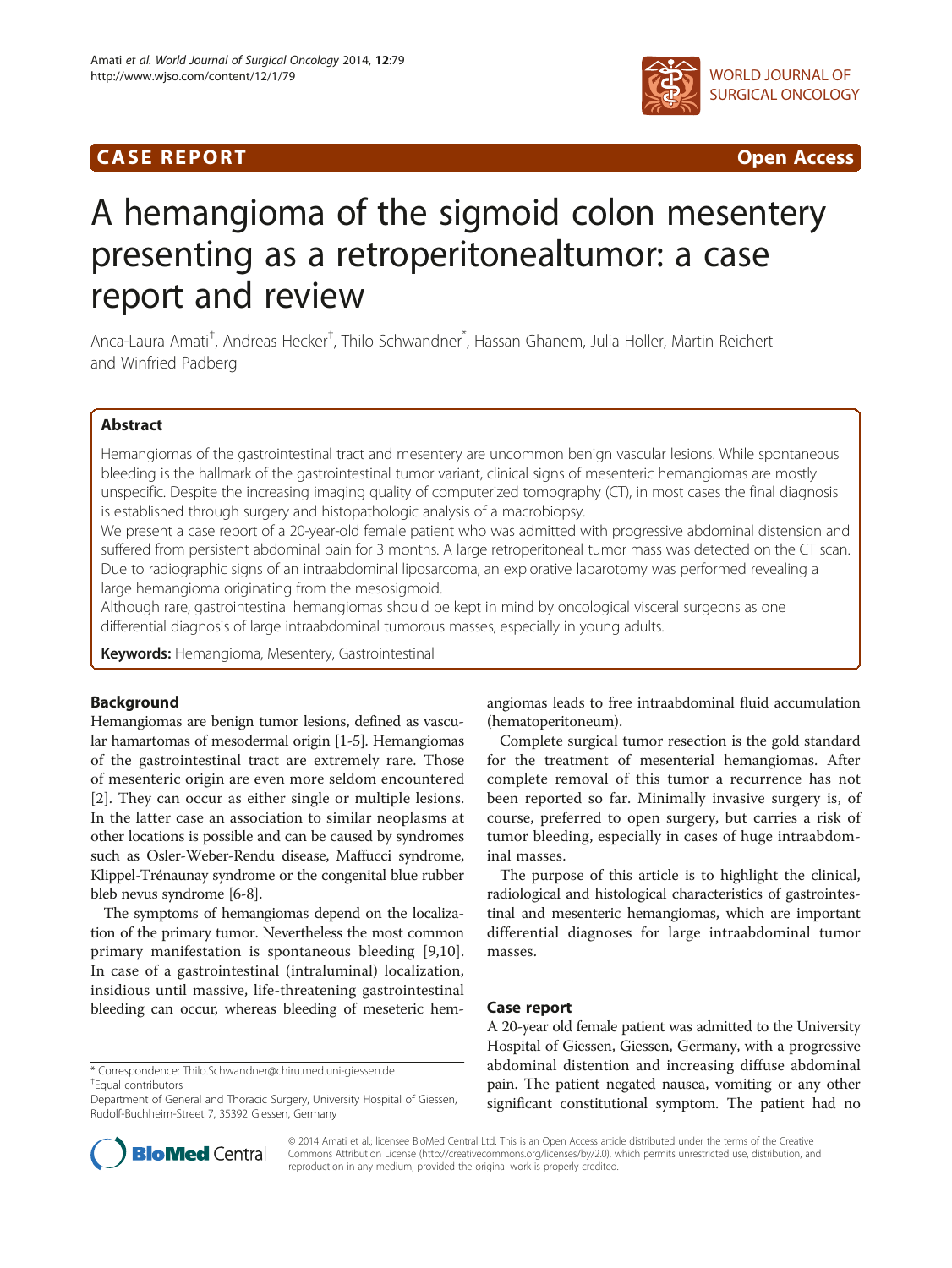history of previous abdominal surgery or trauma and had never been in a hospital before.

Physical examination revealed a severe, central distention of the abdomen, with diffuse pain caused by digital pressure, but without any signs of peritonism. A large tumor mass was palpable extending to the whole lower abdomen on both sides. There were no abnormal findings in the routine laboratory tests. Measurement of tumor markers revealed normal levels of alpha-fetoprotein (1.8 μg/L), beta-human chorionic gonadotropin (<2.0 IU/L), β2-microglobulin (1.2 mg/L) and lactate dehydrogenase (129 IU/L). The ultrasound examination revealed an enormous tumor mass of the lower abdomen with an inhomogeneous echo pattern.

An abdominal computerized tomography (CT)scan with application of both oral and intravenous contrastmedium showed a large space-occupying intraabdominal tumor originating from the retroperitoneum, with regular borders and contrast-enhanced septation. The tumor size was approximately 12 cm x 26 cm x 28 cm. The tumor displaced the intestine and caused a compression of the bladder, without any signs of infiltration.

The tumor extended from the level of the pancreatic head into the pelvis. There were no signs of ascites or further lesions of the intraabdominal organs (Figure 1).

Surgical removal of the mass was indicated and an exploratory laparotomy was performed. The exploration of the peritoneal cavity revealed a large mass originating from the mesosigmoid, consisting of both solid and cystic components. The tumor was divided from the retroperitoneum by a tumor capsule (Figure [2\)](#page-2-0). Both arterial and venous blood supply derived from the inferior mesenteric vessels. There were no signs of infiltration of the structures nearby the tumor. After removal of the tumor the perfusion of the sigmoid seemed to be altered. Inspection of the sigmoid showed signs of diminished vascular perfusion such as decreased pulses in the mesosigmoid

and macroscopic signs of ischemia (color). A resection of the sigmoid was necessary and performed without any complications.

The patient was discharged on the seventh postoperative day. Three months of follow-up was uneventful.

Histopathologic examination of the resected specimen revealed an angiomatous malformation embedded in the fatty tissue of the mesosigmoid. It consisted of irregular arterial and venous blood vessels with characteristic cavernous-like dilatation and variable wall thickness. Further immunohistochemical examinations could exclude any lymphoma or mesenchymal tumor as differential diagnoses (Figure [3](#page-2-0)). The sigmoid colon showed no signs of dysplasia or inflammation.

## Discussion

Hemangiomas are uncommon hamartomatous lesions that originate from the embryonic sequestrations of mesodermal tissue and can be found in any organ [[1-5\]](#page-3-0). While intestinal hemangiomas are well-known and have previously been described in literature, a cavernous hemangioma of the mesenterium remains an extremely rare tumor [[2](#page-3-0)]. Additional file [1](#page-3-0): Table S1 provides a summary of the single-case reports published in the literature. Typically hemangiomas are of benign dignity and without any potential of a malignant transformation, besides angiomatous lesions in Maffucci syndrome [[6](#page-3-0)[,11](#page-4-0)].

Gastrointestinal hemangiomas can occur in any age group, but are more common in young adults, often in the third decade of life [\[1,3,4\]](#page-3-0). No definite sex predilection has been identified [\[1,2](#page-3-0)].

Hemangiomas are classified histologically and named according to their major components. There are three principal types: capillary, cavernous and mixed. The cavernous variant is the most common [\[9](#page-4-0)].

Cavernous hemangiomas are bluish purple, soft, compressible lesions consisting of large blood-filled spaces or

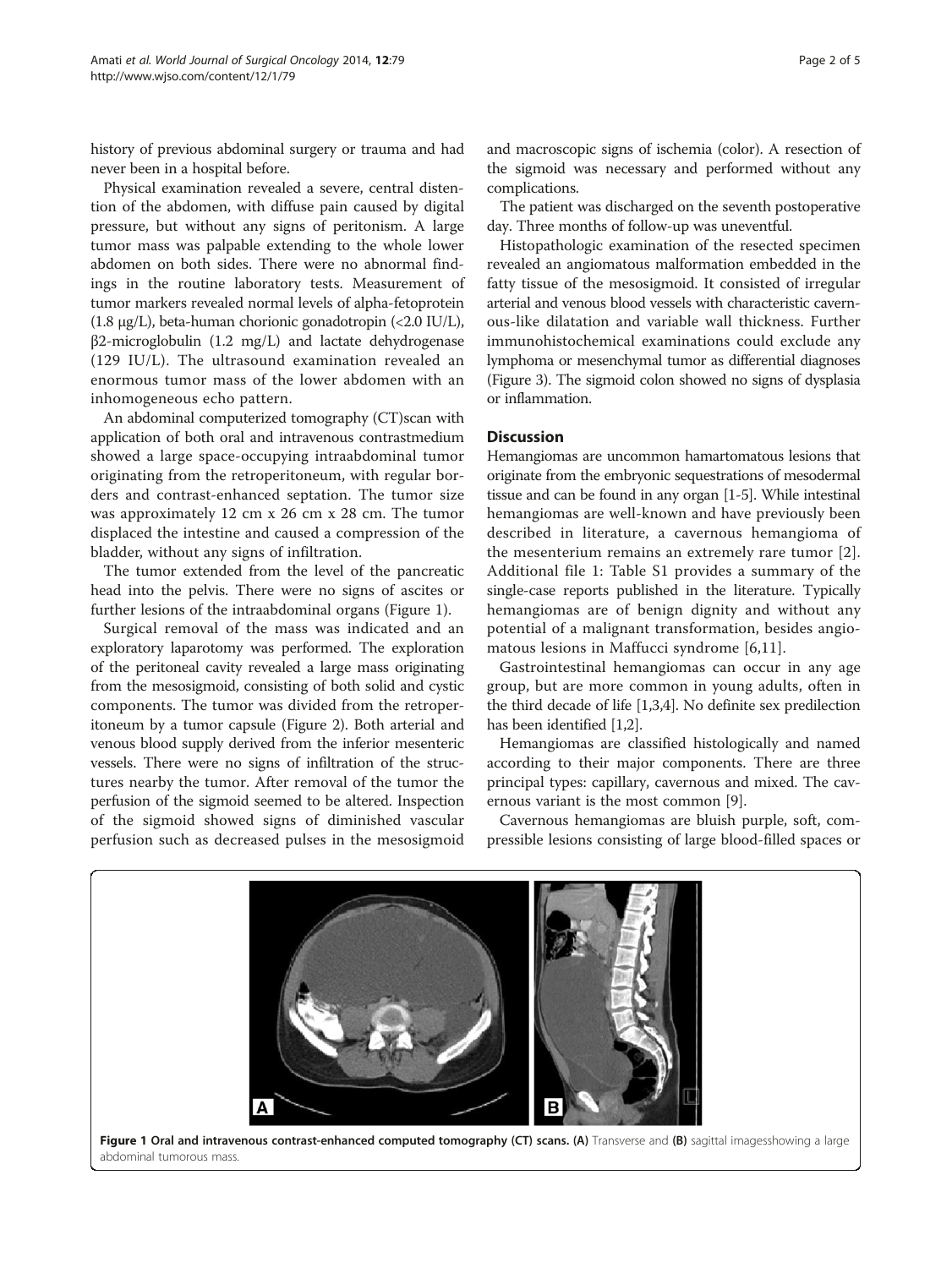<span id="page-2-0"></span>

sinuses lined by single or multiple layers of endothelial cells histologically. Degenerative changes such as hyalinization and focal calcification develop as a consequence of thrombosis within sinuses, caused by perivascular inflammation and stasis of blood flow [[10](#page-4-0)]. Calcification may over time form phleboliths which represent an important diagnostic feature, seen in 26 to 50% of affected adult patients [\[12](#page-4-0)]. Although no phleboliths were detected in the preoperative imaging (abdominal radiograph and CTscan) in the case presented, the histological specimen showed signs of perivascular inflammation as well as calcification next to the typical dilated blood vessels.

Depending on the tumor localization, various manifestations and symptoms have been reported in the literature. In cases of gastrointestinal localization, 80% of patients present with symptoms such as bleeding or mechanical bowel obstruction [[9,10](#page-4-0)]. Hemorrhage in association with cavernous hemangiomas is usually of sudden onset and may present as either hematemesis or melena. In cases of chronic, repetitive bleeding, anemia can be the main symptom. Intussusception due to polypoid hemangiomas or bowel perforation are rare [[13,14\]](#page-4-0).

Bleeding of extraluminal hemangiomas, therein hemangiomas of the mesenterium or omentum, can cause a hematoperitoneum. Abdominal pain and progressive distention

are the major complaints of these patients [\[13](#page-4-0)-[15](#page-4-0)]. In the case described, the patient presented with abdominal pain and distention. There were no signs of free intraabdominal fluid in the ultrasound performed on admission or the CTscan performed the following day. The symptoms were most likely caused by the massive extent of the lesion. Obviously the rapid abdominal distension (over the course of 3 weeks) was caused by an intratumoral hemorrhage. The latter could be confirmed by histological examination of the resected specimen.

Gastrointestinal bleeding, palpable abdominal mass as well as asymptomatic cases of mesenteric hemangiomas have also been described [\[2](#page-3-0)[,10,16,17\]](#page-4-0). Reports reveal that cavernous hemangiomas are not associated with other abnormalities. However, a rare case of a cavernous hemangioma of the intestine and mesenterium associated with Kasabach-Merritt syndrome (also known as hemangioma thrombocytopenia syndrome) has been reported [[18](#page-4-0)]. On the other hand, gastrointestinal hemangiomatosis, manifesting as a diffuse infiltration of the intestinal wall, the mesenterium and occasionally the retroperitoneum, is associated with a number of syndromes such as blue rubber bleb nevus syndrome, Klippel-Trénaunay-Weber syndrome, Maffucci syndrome, diffuse neonatal hemangiomatosis and Proteus syndrome [\[6](#page-3-0)-[8\]](#page-4-0). Maffucci

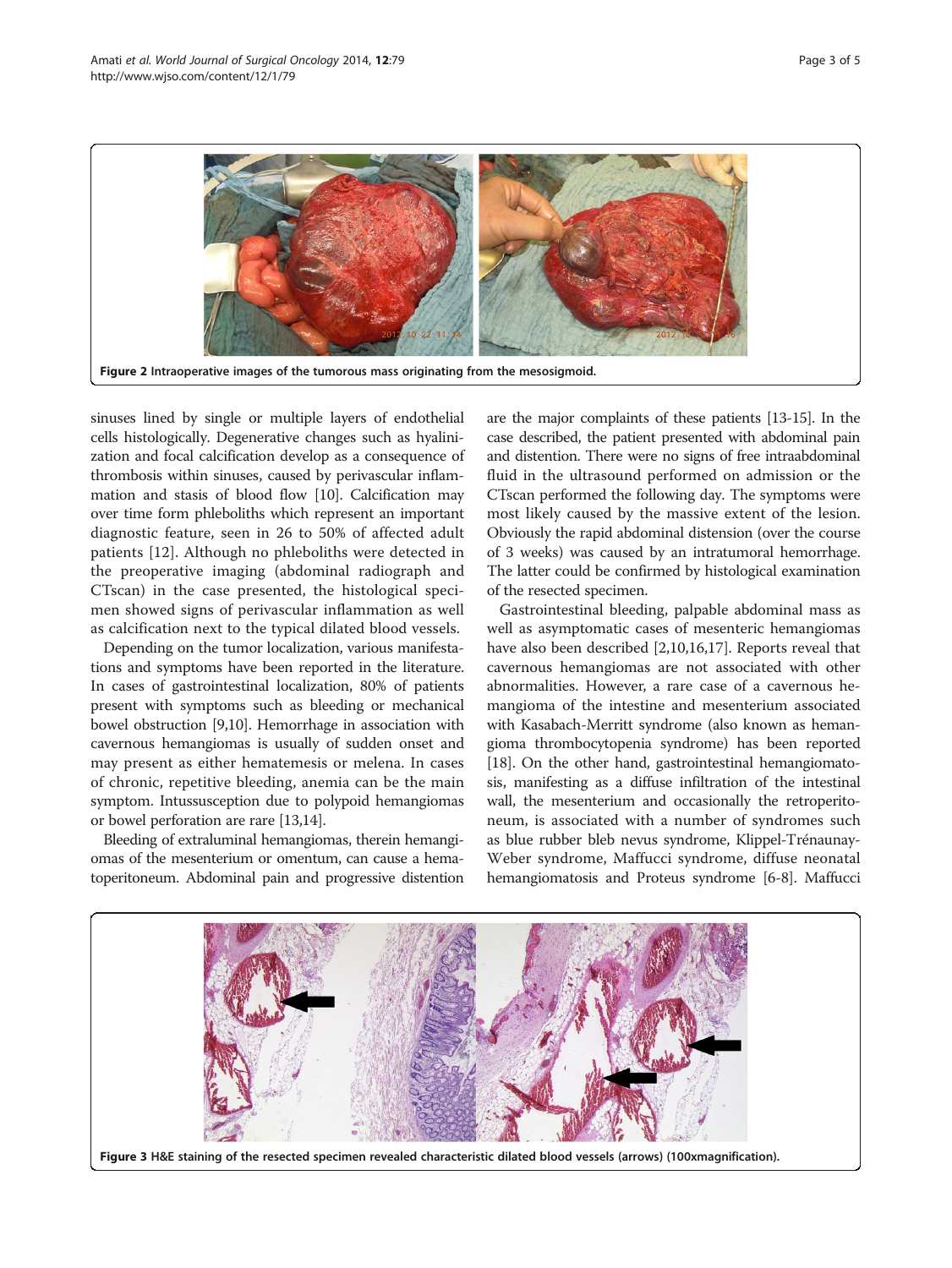<span id="page-3-0"></span>syndrome is the only described condition in which a malignant transformation of an angiomatous lesion has been observed [[11\]](#page-4-0).

Despite advanced imaging techniques, gastrointestinal and mesenteric hemangiomas are often misdiagnosed. Due to unspecific symptoms, an average duration of 19 years from symptom onset until the final correct diagnosis is described in the literature [[19\]](#page-4-0).

On plain radiograph and barium studies, multiplephleboliths, especially in atypical position, should indicate a hemangioma as a possible diagnosis [\[20,21\]](#page-4-0). Other signs such as mass effects with intestinal displacement as well as mucosal irregularity or narrowing of the intestinal lumen may also be encountered. Endoscopic examinations are useful in case of upper gastrointestinal tract or colon involvement but carry the risk of massive bleeding.

Ultrasound examination usually reveals a solid mass of mixed echogenicity, whereas CTscan additionally provides information concerning the tumor extent, multiplicity, vascularization and involvement of the intestine or other intraabdominal or retroperitoneal structures [[22](#page-4-0)]. Due to a lack of specific signs such as phleboliths, preoperative imaging in the case presented failed to establish the correct diagnosis. In contrast, the lipomatous character of the tumor on the CTscan led to the radiological diagnosis of a liposarcoma. Nevertheless the CTscan was useful to analyze the extent of the tumor and to exclude any involvement of other organs and structures.

Mesenteric angiography can be a useful tool in cases of acute bleeding, providing both a precise tumor localization and the possibility of an interventional ablation of the arterial inflow. The technique requires an adequate rate of bleeding (0.5 mL/min) to be successful. In patients with diffuse hemangiomatosis of the mesentery, where a bleeding out of a single vessel cannot be identified, a selective mesenteric angiography can be useful in determining the exact localization of the bleeding as well as the extent of resection to be undertaken [[23](#page-4-0)]. Magnetic resonance imaging (MRI) of cavernous hemangioma typically shows a uniform high signal intensity on T2-weighted images and is more clearly depicted with fat suppression. Degenerative changes such as fibrosis and calcification lead to a heterogeneous signal intensity on T2-weighted images, whereas intratumoral hemorrhage may show low intensity, making hemangiomas hard to differentiate from other solid mesenchymal tumors such as fibroma or leiomyoma [2[,19,21,24,25\]](#page-4-0).

The treatment of cavernous hemangioma of the gastrointestinal tract or mesentery is either open or laparoscopic surgical excision. A minimally invasive laparoscopic approach to diagnose the tumor dignity by surgical macrobiopsy could be considered as the gold standard for intraabdominal tumors of unknown origin and entity. Nevertheless, we preferred open surgery due to the tumor size and bleeding risk. Nonoperative techniques such as sclerotherapy, cryosurgery or interventional angiography usually result in symptom recurrence and are therefore temporary solutions. Recurrence after complete resection has not been reported [3[,25](#page-4-0)].

#### Conclusion

Hemangiomasof the mesentery, although extremely rare, should be considered as a differential diagnosis in patients presenting with episodes of abdominal pain and imaging showing large intraabdominal tumorous masses. Despite modern radiographic imaging techniques the differential diagnosis of a soft tissue sarcoma is more common and might lead to a tumor biopsy. Bearing in mind that a percutaneous biopsy of hemangiomas could have aggravating consequences, exploratory laparotomy or laparoscopy should be indicated, if imaging techniques leave place for doubt.

## Consent

Written informed consent was obtained from the patient for the publication of this report and any accompanying images.

## Additional file

[Additional file 1: Table S1.](http://www.biomedcentral.com/content/supplementary/1477-7819-12-79-S1.xls) Summary of the single-case reports on mesenteric hemangiomas published in the literature [2,[12,15-17,22,26](#page-4-0)-[36\]](#page-4-0).

#### Abbreviations

CT: Computerized tomography; HE: Hematoxylin and eosin; MRI: Magnetic resonance imaging.

#### Competing interests

The authors declare that they have no competing interests.

#### Authors' contributions

AA and AH wrote the manuscript. TS, JH, HG and MR performed histological stainings and radiographic imaging. WP is the responsible chief of the department. Surgical treatment of the patient was performed by him. All authors read and approved the final manuscript.

#### Received: 11 April 2013 Accepted: 10 February 2014 Published: 31 March 2014

#### References

- 1. Garvin P, Herrman V, Kaminski D: Benign and malignant tumors of the small intestine. Curr Probl Cancer 1979, 3:4-46.
- 2. Takamura M, Murakami T, Kurachi H, Kim T, Enomoto T, Narumi Y, Nakamura H: MR imaging of mesenteric hemangioma: a case report. Radiat Med 2000, 18:6–69.
- 3. Hanatate F, Mizuno Y, Murakami T: Venous hemangioma of the mesoappendix. Surg Today 1995, 5:962–964.
- 4. Golitz LE: Heritable cutaneous disorders which affect the gastrointestinal tract. Med Clin North Am 1980, 64:829–846.
- 5. Schwartz GD, Barkin JS: Small bowel tumors. Gastrointest Endosc Clin N Am 2006, 16:267–275.
- 6. Lewis RJ, Ketcham AS: Maffucci's syndrome: functional and neoplastic significance. Case report and review of the literature. J Bone Joint Surg Am 1973, 55:1465-1479.